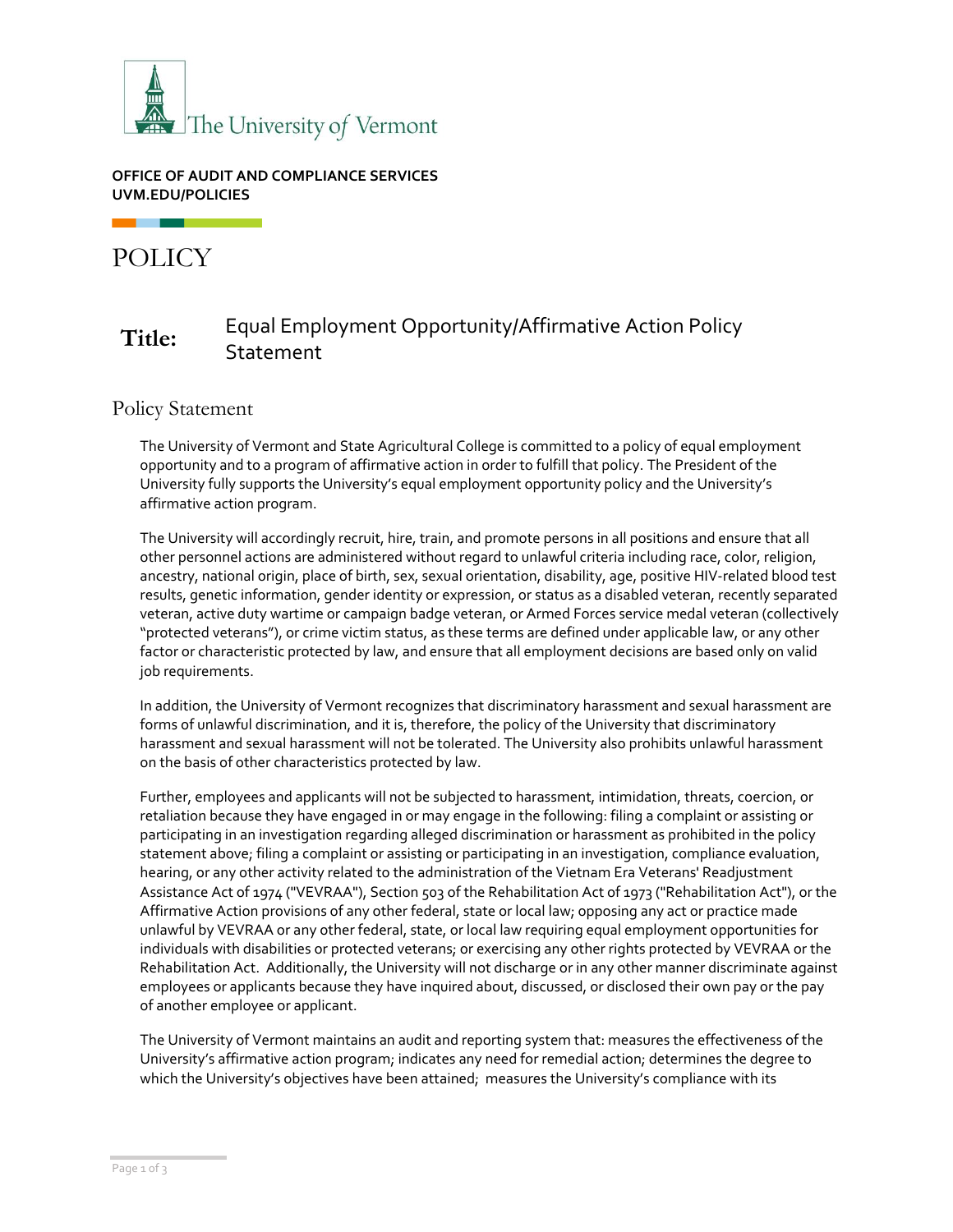affirmative action obligations; and determines whether individuals with disabilities and veterans have had the opportunity to participate in all University sponsored educational, training, recreational and social activities.

Sources: Titles VI and VII of the Civil Rights Act of 1964; the Immigration Reform and Control Act of 1986; Title IX of the Education Amendments of 1972; the Equal Pay Act of 1963; the Age Discrimination in Employment Act of 1967; the Age Discrimination Act of 1975; Sections 503 and 504 of the Rehabilitation Act of 1973; the Americans with Disabilities Act of 1990; Section 402 of the Vietnam-Era Veterans Readjustment Assistance Act of 1974; Executive Order 11246; the Genetic Information Nondiscrimination Act of 2008; and the Vermont Fair Employment Practices Act, all as amended; and such other federal, state and local nondiscrimination laws as may apply.

Note: This Statement of Policy is the official University of Vermont Equal Educational Opportunity Policy Statement and supersedes all prior policy statements regarding its subject matter. It may be modified only by written statement issued by the President as Chief Executive Officer of the University or by formal action by the University of Vermont and State Agricultural College Board of Trustees. This Policy Statement is designed to express the University's intent and commitment to comply with the requirements of federal, state, and local non-discrimination laws. It shall be applied co extensively with those non-discrimination laws and shall not be interpreted as creating any rights, contractual or otherwise, that are greater than exist under those laws.

### **Contacts**

| Questions concerning the daily operational interpretation of this policy should be directed to the following |                               |  |  |
|--------------------------------------------------------------------------------------------------------------|-------------------------------|--|--|
| (in accordance with the policy elaboration and procedures):                                                  |                               |  |  |
| $\text{Tifla(c)}$ (Department(e):                                                                            | $\Gamma$ Contact Information: |  |  |

| Title(s)/Department(s):                                                                                    | <b>Contact Information:</b> |  |  |  |
|------------------------------------------------------------------------------------------------------------|-----------------------------|--|--|--|
| Director, Office of Affirmative Action and Equal                                                           | 428 Waterman Building       |  |  |  |
| Opportunity                                                                                                | $(802) 656 - 3368$          |  |  |  |
| Questions about policies related to Title IX, including sex discrimination, sexual harassment, and all     |                             |  |  |  |
| forms of sexual violence                                                                                   |                             |  |  |  |
| Title IX Coordinator                                                                                       | Nick Stanton                |  |  |  |
| Office of Affirmative Action and Equal                                                                     | $(802)$ 656-3368            |  |  |  |
| Opportunity                                                                                                |                             |  |  |  |
| Questions about disability related issues                                                                  |                             |  |  |  |
| ADA/Section 504 Coordinator                                                                                | Amber Fulcher               |  |  |  |
| Office of Affirmative Action and Equal                                                                     | (802) 656-0945              |  |  |  |
| Opportunity                                                                                                |                             |  |  |  |
| Questions may also be directed to government agencies having oversight and enforcement authority with      |                             |  |  |  |
| respect to the referenced laws. A complete listing of such agencies may be obtained from the Office of     |                             |  |  |  |
| Affirmative Action and Equal Employment Opportunity.                                                       |                             |  |  |  |
| The University has developed an Affirmative Action Plan. The portions of the plan required for disclosure  |                             |  |  |  |
| are available for inspection during normal business hours; contact the University's Public Records Officer |                             |  |  |  |
| at (802) 656-8937.                                                                                         |                             |  |  |  |

#### Related Documents/Policies

- **[Accessibility Policy](https://www.uvm.edu/sites/default/files/UVM-Policies/policies/accessibility.pdf)**
- [Discrimination, Harassment, and Sexual Misconduct Policy](https://www.uvm.edu/sites/default/files/UVM-Policies/policies/sexharass.pdf)
- [Equal Opportunity in Educational Programs and Activities and Non-Harassment](https://www.uvm.edu/sites/default/files/UVM-Policies/policies/equaledu.pdf)
- [Handling and Resolving Discrimination, Harassment, and Sexual Misconduct Complaints](https://www.uvm.edu/sites/default/files/UVM-Policies/policies/discrimcomplaints.pdf)